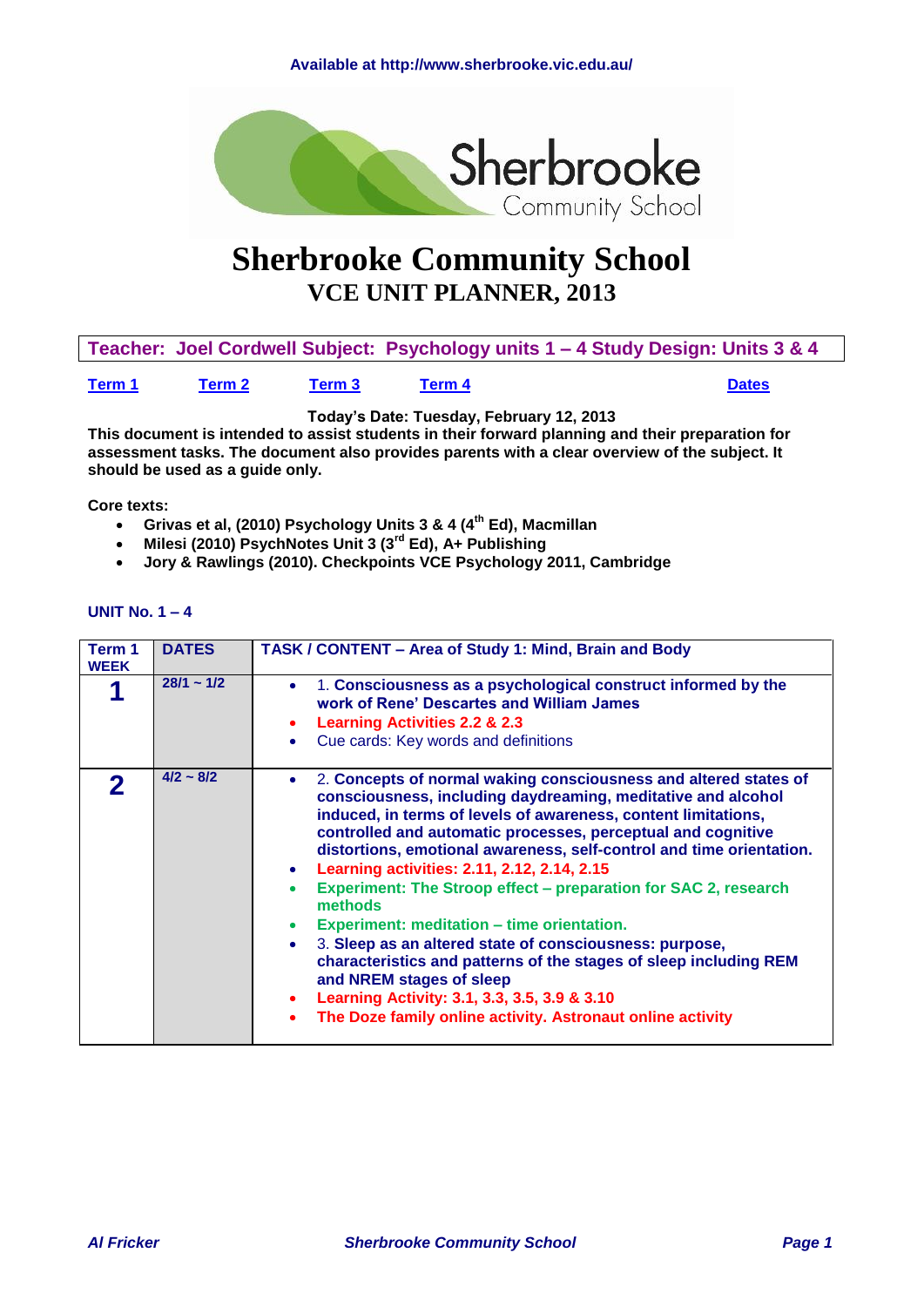| 3        | $11/2 - 15/2$    | 4. Methods used to study the level of alertness in normal waking<br>$\bullet$                                                           |
|----------|------------------|-----------------------------------------------------------------------------------------------------------------------------------------|
|          |                  | consciousness and the stages of sleep.                                                                                                  |
|          |                  | Measurement of physiological responses including EEG, EOG, heart rate,<br>٠<br>body temperature and galvanic skin response (GSR)        |
|          |                  | The use of sleep laboratories, video monitoring and self-reports the<br>٠                                                               |
|          |                  | effects of total and partial sleep deprivation                                                                                          |
|          |                  | Loss of REM and NREM sleep<br>٠                                                                                                         |
|          |                  | Sleep recovery patterns including amount of sleep required, REM<br>$\bullet$                                                            |
|          |                  | rebound and micro-sleeps.                                                                                                               |
|          |                  | Sleep-wake cycle shifts during adolescence compared with child and<br>٠                                                                 |
|          |                  | adult sleep including delayed onset of sleep and need for sleep.<br>Learning Activity: 3.5, 3.9 & 3.10 - Astronaut online activity<br>٠ |
|          |                  |                                                                                                                                         |
| 4        | $18/2 - 22/2$    | 5. Research methods and ethical principles associated with the<br>$\bullet$                                                             |
|          |                  | Stroop Effect experiment. Structure of an ERA (operationalized                                                                          |
|          |                  | hypothesis etc.)                                                                                                                        |
|          |                  | <b>Learning Activity: Box 2.4</b><br>٠<br>6. The interaction between cognitive processes of the brain and its<br>$\bullet$              |
|          |                  | structure including;                                                                                                                    |
|          |                  | Roles of the central nervous system, peripheral nervous system (somatic<br>٠                                                            |
|          |                  | and autonomic), and autonomic nervous system (sympathetic and                                                                           |
|          |                  | parasympathetic)                                                                                                                        |
|          |                  | <b>Experiment: Studying the spinal cord</b><br>$\bullet$                                                                                |
|          |                  | Learning activities 5.1, 5.3, 5.5, 5.6<br><b>Sympathetic arousal handout</b><br>$\bullet$                                               |
| $25/2 -$ |                  | SAC 1 will be at the start of week 25/2 (Evaluation of<br>research – The                                                                |
|          |                  | stroop effect experiment) Total 30 marks                                                                                                |
|          |                  |                                                                                                                                         |
|          | $25/2 - 1/3$     | Roles of the four lobes of the cerebral cortex in the control of motor,<br>$\bullet$                                                    |
|          |                  |                                                                                                                                         |
| 5        |                  | somatosensory, visual and auditory processing in humans; primary cortex                                                                 |
|          |                  | and association areas.                                                                                                                  |
|          |                  | Hemispheric specialization; the cognitive and behavoural functions of the<br>٠                                                          |
|          |                  | right and left hemispheres of the cerebral cortex, non-verbal versus verbal                                                             |
|          |                  | and analytical functions                                                                                                                |
|          |                  | <b>ERA: The phantom Hand</b><br>٠                                                                                                       |
|          |                  | <b>ERA: Sheep Brains dissection</b><br><b>Learning Activities: 4.9, 4.10</b>                                                            |
|          | $4/3 \sim 8/3$   | The role of the reticular activating system in selective attention and<br>٠                                                             |
| 6        |                  | wakefulness; role of the thamalus in directing attention and switching                                                                  |
|          |                  | sensory input on and off                                                                                                                |
|          |                  | Learning Activities: 4.12 & 4.13<br>٠                                                                                                   |
|          |                  | 7. Contribution of studies to the investigation of cognitive processes<br>$\bullet$                                                     |
|          |                  | of the brain and implications for the understanding of the                                                                              |
|          |                  | consciousness including:<br>$\bullet$                                                                                                   |
|          |                  | Studies of the aphasia including Broca's aphasia and Wernicke's Aphasia<br>Spatial neglect caused by stroke or brain injury<br>٠        |
|          |                  | Learning activities: 4.14, 4.15, 4.17<br>٠                                                                                              |
| 7        | $11/3 \sim 15/3$ | Split-brain studies including the work of Roger Sperry and Michael<br>٠                                                                 |
|          |                  | Gazzaniga                                                                                                                               |
|          |                  | Perceptual anomalies including motion after-effect, change blindness,<br>٠                                                              |
|          |                  | synaesthesia<br>٠                                                                                                                       |
|          |                  | ERA – the eye as a sense organ pp 138 (experiment and activities)<br>Learning activities: 4.18, 4.19, 4.21<br>٠                         |
|          |                  | 8. The application and use of brain research methods in<br>$\bullet$                                                                    |
|          |                  | investigating the relationship between biological and cognitive                                                                         |
|          |                  | factors of human beings including:<br>Direct brain stimulation and transcranial magnetic stimulation (TMS)<br>٠                         |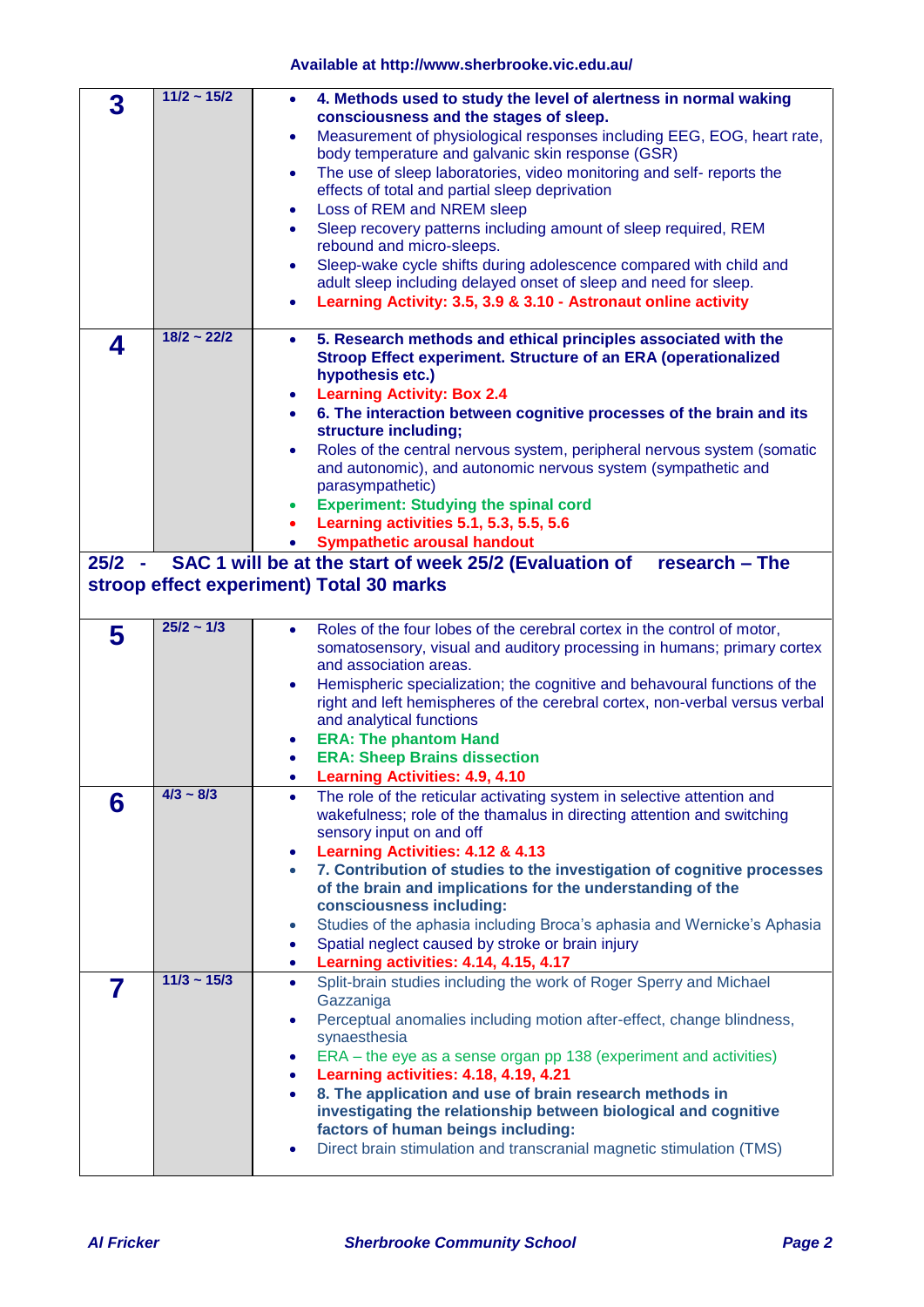| $18/3 \sim 22/3$               | Brain recording and imaging techniques: computed topography (CT),<br>positron emission tomography (PET), single photon emission computed<br>tomography (SPECT), magnetic resonance imaging (MRI) and functional<br>magnetic resonance imaging (fMRI)<br><b>Learning Activities: 4.24, 4.26, 4.27, 4.30</b><br><b>Handouts</b> |  |  |  |
|--------------------------------|-------------------------------------------------------------------------------------------------------------------------------------------------------------------------------------------------------------------------------------------------------------------------------------------------------------------------------|--|--|--|
|                                | 26/3 - SAC 2 will be the start of the week of 26/3 (test) Total 20 Marks                                                                                                                                                                                                                                                      |  |  |  |
|                                |                                                                                                                                                                                                                                                                                                                               |  |  |  |
| <b>Area of Study 2: MEMORY</b> |                                                                                                                                                                                                                                                                                                                               |  |  |  |
|                                |                                                                                                                                                                                                                                                                                                                               |  |  |  |
| $25/3 \sim 28/3$               | 1. Mechanism of memory formation                                                                                                                                                                                                                                                                                              |  |  |  |
|                                | Role of the neuron in memory formation informed by the work of E.<br><b>Richard Kandel.</b>                                                                                                                                                                                                                                   |  |  |  |
|                                | Roles of the hippocampus and temporal lobe                                                                                                                                                                                                                                                                                    |  |  |  |
|                                | <b>Learning Activities: 6.26</b>                                                                                                                                                                                                                                                                                              |  |  |  |
|                                | <b>Henry Molaison</b>                                                                                                                                                                                                                                                                                                         |  |  |  |

### **END OF TERM 1**

| Term <sub>2</sub><br><b>WEEK</b> | <b>DATES</b>     | <b>TASK / CONTENT</b>                                                                                                                                                                                                                                                                                                                                                                                                                                                                                                                                                    |
|----------------------------------|------------------|--------------------------------------------------------------------------------------------------------------------------------------------------------------------------------------------------------------------------------------------------------------------------------------------------------------------------------------------------------------------------------------------------------------------------------------------------------------------------------------------------------------------------------------------------------------------------|
| 1                                | $15/4 \sim 19/4$ | <b>Consolidation theory</b><br>$\bullet$<br>Memory decline over the lifespan<br>$\bullet$<br>Amnesia resulting from brain trauma and neurodegenerative diseases<br>$\bullet$<br>including dementia and Alzheimer's disease<br>Learning activities 6.29. 6.30, 6.31, 6.32<br>۰                                                                                                                                                                                                                                                                                            |
| 2                                | $22/4 \sim 26/4$ | 2. Comparison of models for explaining human memory:<br>$\bullet$<br>Atkinson-Shiffrin's multi-store model of memory including maintenance<br>$\bullet$<br>and elaborative rehearsal, serial position effect and chunking<br>Alan Baddeley and Graham Hitch's model of working memory: central<br>$\bullet$<br>executive, phonological loop, visuo-spatial sketchpad, episodic buffer.<br>Learning activities 6.2, 6.3, 6.5, 6.6, 6.7, 6.11, 6.14<br>$\bullet$<br>ERA: Chunking and short term memory & Recall and serial position<br>$\bullet$<br>effect - PP 215 - 220 |
| 3                                | $29/4 \sim 3/5$  | Levels of processing as informed by Fergus Craik and Robert Lockhart<br>$\bullet$<br>Organization of long term-memory including declarative and episodic<br>$\bullet$<br>memory, and semantic network theory.<br><b>Handouts</b><br>٠<br>Learning Activities 6.16, 6.18, 6.21, 6.23<br>٠<br><b>Chapter summaries</b>                                                                                                                                                                                                                                                     |
|                                  |                  | 29/4: SAC 3 will be near the end of the week of 30/4 (test) Total 25 marks.                                                                                                                                                                                                                                                                                                                                                                                                                                                                                              |
| 4                                | $6/5 \sim 10/5$  | 3. Strengths and limitations of psychological theories of forgetting:<br>$\bullet$<br>Retrieval failure theory including tip of the tongue phenomenon<br>٠<br>Interference theory<br>٠<br>Motivated forgetting as informed by the work of Sigmund Freud including<br>$\bullet$<br>repression and suppression<br>Decay theory<br>$\bullet$<br>Learning Activities 7.3, 7.4, 7.8, 7.9, 7.10, 7.13<br>$\bullet$<br><b>Chapter summaries</b><br><b>Handouts</b><br>$\bullet$                                                                                                 |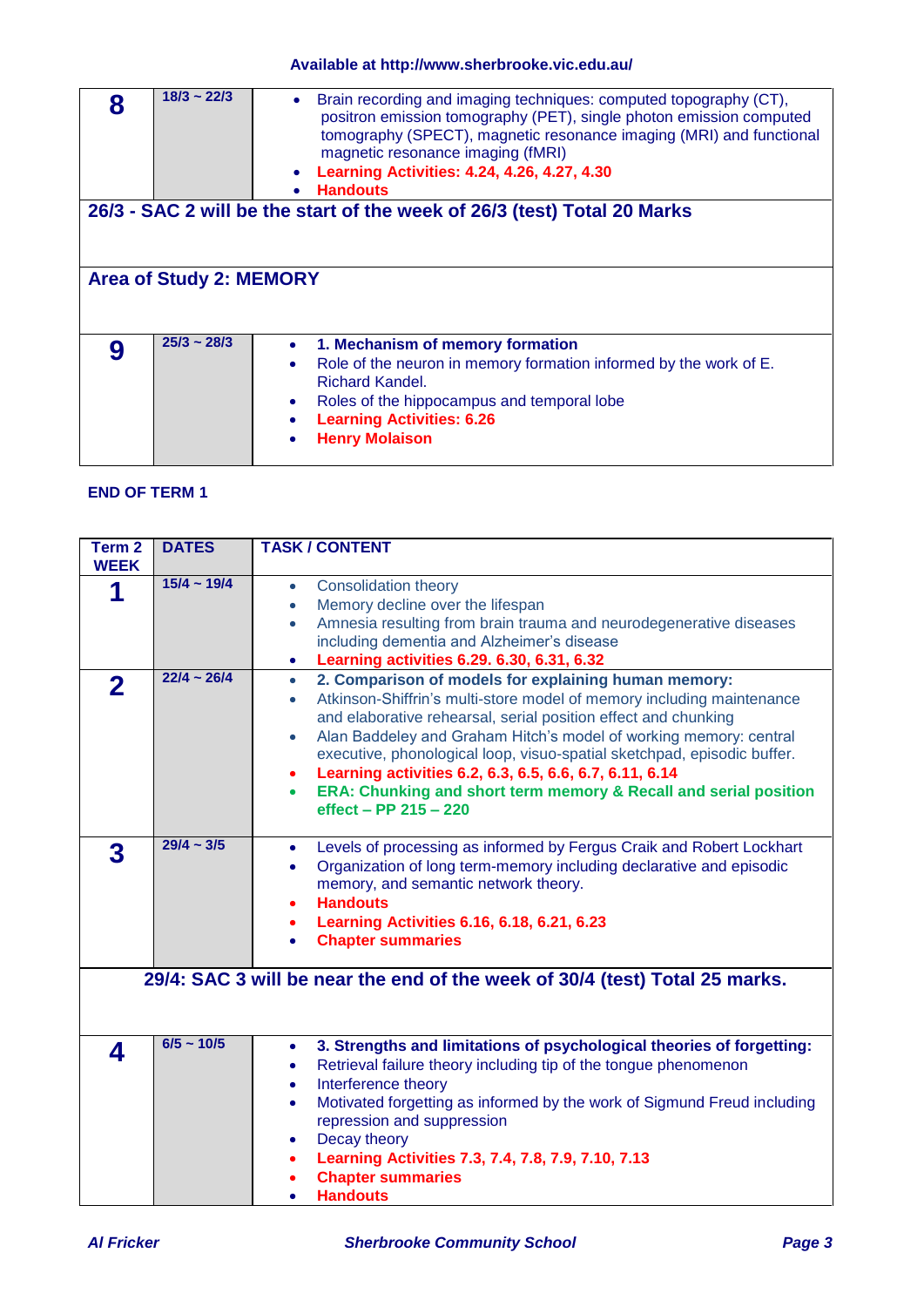|   | $13/5 \sim 17/5$ | 4. Manipulation and improvement of memory.<br>Motivated forgetting as informed by the work of Hermann Ebbinghaus.<br>Measures of retention including relative sensitivity of recall, recognition<br>and relearning.                                                                                                                                                                                                                                                                                   |
|---|------------------|-------------------------------------------------------------------------------------------------------------------------------------------------------------------------------------------------------------------------------------------------------------------------------------------------------------------------------------------------------------------------------------------------------------------------------------------------------------------------------------------------------|
| 6 | $20/5 \sim 24/5$ | Use of context dependent cues and state dependent cues<br>٠<br>Mnemonic devices including acronyms, acrostics, peg-word method,<br>narrative chaining and method of loci<br>Effect of misleading questions on eye-witness testimonies including the<br>reconstructive nature of memory informed by the work of Elizabeth Loftus.<br>Learning activities 8.1, 8.3, 8.8<br><b>Chapter summaries</b><br><b>Multiple choice questions</b><br>ERA: Improving memory: Using the Method of Loci. pp 239<br>۰ |
|   | $27/5 \sim 31/5$ | Research Methods and ethical principles associated with the study<br>of memory, as outlined in the introduction to the unit<br><b>Revision</b>                                                                                                                                                                                                                                                                                                                                                        |
| 8 | $3/6 \sim 7/6$   | SAC 4 – will be near the end of the week of 3/6 (folio of<br>practical activities). Total 25 marks<br>Unit 3 Practice examination.                                                                                                                                                                                                                                                                                                                                                                    |

**Begin next Unit No. 4** 

|    |                  | <b>UNIT 4 BEGINS - AREA OF STUDY 1: LEARNING</b>                                                                                                                                                                                                                                                                                                                                                                                                                                                                                                                                                                                                                                                      |
|----|------------------|-------------------------------------------------------------------------------------------------------------------------------------------------------------------------------------------------------------------------------------------------------------------------------------------------------------------------------------------------------------------------------------------------------------------------------------------------------------------------------------------------------------------------------------------------------------------------------------------------------------------------------------------------------------------------------------------------------|
| 9  | $18/6 - 22/6$    | Behaviours not dependant on learning including reflex action, fixed<br>action patterns and behaviours due to physical growth and<br>development (maturation)<br><b>Chapter summary</b><br>٠<br><b>Learning Activities 9.1, 9.2</b><br>$\bullet$<br><b>Mechanism of learning:</b><br>$\bullet$                                                                                                                                                                                                                                                                                                                                                                                                         |
|    |                  | Areas of the brain and neural pathways involved in learning, synapse<br>$\bullet$<br>formation, role of neurotransmitters.<br><b>Learning Activities 9.4</b><br>ERA: The process of learning; pp 175 (experiments and activities)<br>$\bullet$                                                                                                                                                                                                                                                                                                                                                                                                                                                        |
| 10 | $25/6 \sim 29/6$ | Developmental plasticity and adaptive plasticity of the brain: changes to<br>$\bullet$<br>the brain in response to learning and experience; timing of experiences<br>Use of imaging technologies in identification of localized changes in the<br>brain due to learning specific tasks<br>Applications of, and comparisons of, learning theories:<br>Classical conditioning as informed by Ivan Pavlov: roles of neutral,<br>$\bullet$<br>unconditioned, conditioned stimuli; unconditioned and conditioned<br>responses<br><b>Chapter summaries</b><br>$\bullet$<br>Learning activities 9.7, 9.9,<br>$\bullet$<br><b>Multiple choice questions.</b><br>$\bullet$<br><b>ERA: Wizz fizz experiment</b> |

#### **END OF TERM 2 Unit No. (continues)**

| / CONTENT<br><b>DATES</b><br><b>TASK</b><br>Term 3<br><b>WEEK</b> |
|-------------------------------------------------------------------|
|-------------------------------------------------------------------|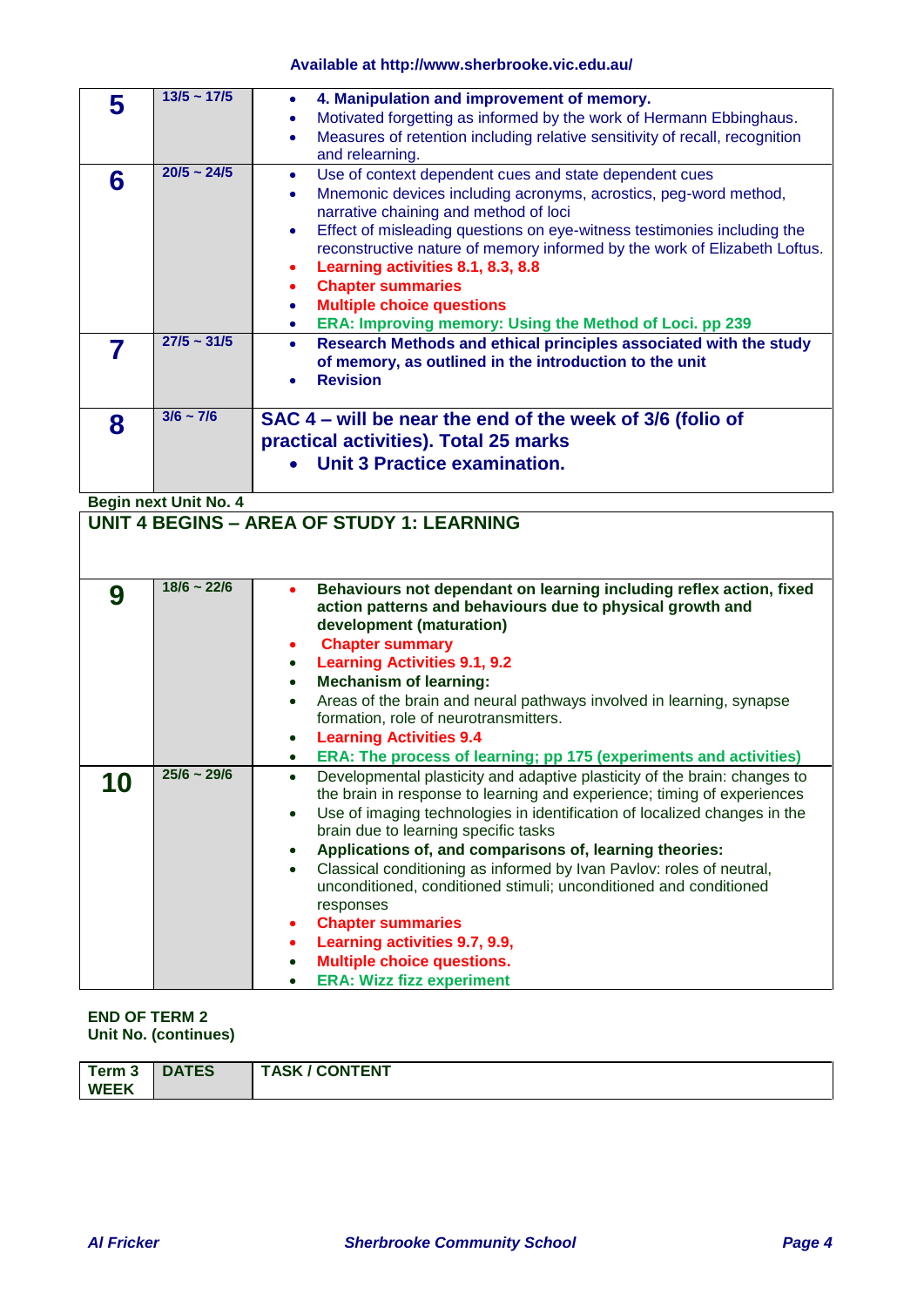|        | $15/7 - 19/7$    | Applications of classical conditioning: graduated exposure, aversion<br>$\bullet$                                                                             |
|--------|------------------|---------------------------------------------------------------------------------------------------------------------------------------------------------------|
|        |                  | therapy, flooding<br>One-trial learning with reference to taste aversion as informed by John<br>$\bullet$                                                     |
|        |                  | Garcia and Robert Koelling                                                                                                                                    |
|        |                  | Trial and error learning as informed by Edward Lee Thorndike's puzzle-<br>$\bullet$                                                                           |
|        |                  | box experiment.                                                                                                                                               |
|        |                  | <b>Learning Activities: 10.2 and 10.3</b><br>٠                                                                                                                |
|        |                  | <b>Chapter summaries</b><br>$\bullet$<br>Learning activities 10.7, 10.8, 10.9<br>٠                                                                            |
|        |                  | <b>Handouts</b><br>$\bullet$                                                                                                                                  |
| 2      | $22/7 - 26/7$    | Three-phase operant conditioning as informed by BF Skinner: positive<br>$\bullet$                                                                             |
|        |                  | and negative reinforcement, response cost, punishment and schedules of                                                                                        |
|        |                  | reinforcement                                                                                                                                                 |
|        |                  | Applications of operant conditioning: shaping, token economies<br>$\bullet$<br>Comparisons of classical and operant conditioning in terms of the<br>$\bullet$ |
|        |                  | processes of acquisition, extinction, stimulus generalization, stimulus                                                                                       |
|        |                  | discrimination, spontaneous recovery, role of learner, timing of stimulus                                                                                     |
|        |                  | and response, nature of the response (reflexive/voluntary)                                                                                                    |
|        |                  | <b>Chapter summaries</b><br>٠<br>Learning activities 10.11, 10.12, 10.13, 10.14, 10.17, 10.21, 10.22,                                                         |
|        |                  | $\bullet$<br>10.24, 10.25, 10.27                                                                                                                              |
|        |                  | ERA: Stimulus generalisation & Instrumental conditioning of verbal<br>$\bullet$                                                                               |
|        |                  | response pp 195                                                                                                                                               |
| 3      | $29/7 \sim 2/8$  | Observational learning (modeling) processes in terms of the role of<br>$\bullet$                                                                              |
|        |                  | attention, retention, reproduction, motivation, reinforcement as informed<br>by Albert Bandura's experiments with children                                    |
|        |                  | <b>Learning activities 10.30, 10.31, 10.34</b><br>٠                                                                                                           |
|        |                  | <b>Chapter summary</b><br>$\bullet$                                                                                                                           |
|        |                  | Insight learning as informed by Wolfgang Kohler<br>$\bullet$                                                                                                  |
|        |                  | Latent learning as informed by Edward Tolman<br>$\bullet$                                                                                                     |
|        |                  | <b>Learning activities 10.38</b>                                                                                                                              |
|        |                  | <b>Chapter summaries</b><br><b>Chapter 10 mini test</b><br>$\bullet$                                                                                          |
|        |                  | 6/8/13 - SAC 1 to be completed in this week (test) Worth total of 20 marks                                                                                    |
|        |                  |                                                                                                                                                               |
|        |                  |                                                                                                                                                               |
|        | $5/8 - 9/8$      | The extent to which ethical principles were applied to classic                                                                                                |
| 4      |                  | research investigations into learning including John Watson's "little                                                                                         |
|        |                  | Albert" experiment                                                                                                                                            |
|        |                  | Research methods and ethical principles associated with the study<br>of learning, as outlined in the introduction to the unit.                                |
|        |                  | 13/8/13 – SAC 2 - Due at the beginning of the week (annotated folio) Total of 30                                                                              |
| marks. |                  |                                                                                                                                                               |
|        |                  |                                                                                                                                                               |
|        |                  | <b>AREA OF STUDY 2: MENTAL HEALTH</b>                                                                                                                         |
|        |                  |                                                                                                                                                               |
|        |                  |                                                                                                                                                               |
| 5      | $12/8 \sim 16/8$ | Concepts of normality and differentiation of mental health from<br>$\bullet$                                                                                  |
|        |                  | mental illness                                                                                                                                                |
|        |                  | Systems of classification of mental conditions and disorders:                                                                                                 |
|        |                  | underlying principles of classification; strengths and limitations of<br>discrete categorical (DSM-IV and ICD-10) and dimensional (graded and                 |
|        |                  | transitional) approaches to classification of mental disorders                                                                                                |
|        |                  | Learning activities 11.2, 11.4 11.6, 11.8<br>٠                                                                                                                |
|        |                  | Learning activities 11.8, 11.12, 11.14, 11.16, 11.17<br>٠                                                                                                     |
|        |                  | <b>Multiple choice questions</b>                                                                                                                              |
|        |                  | <b>Chapter summary</b>                                                                                                                                        |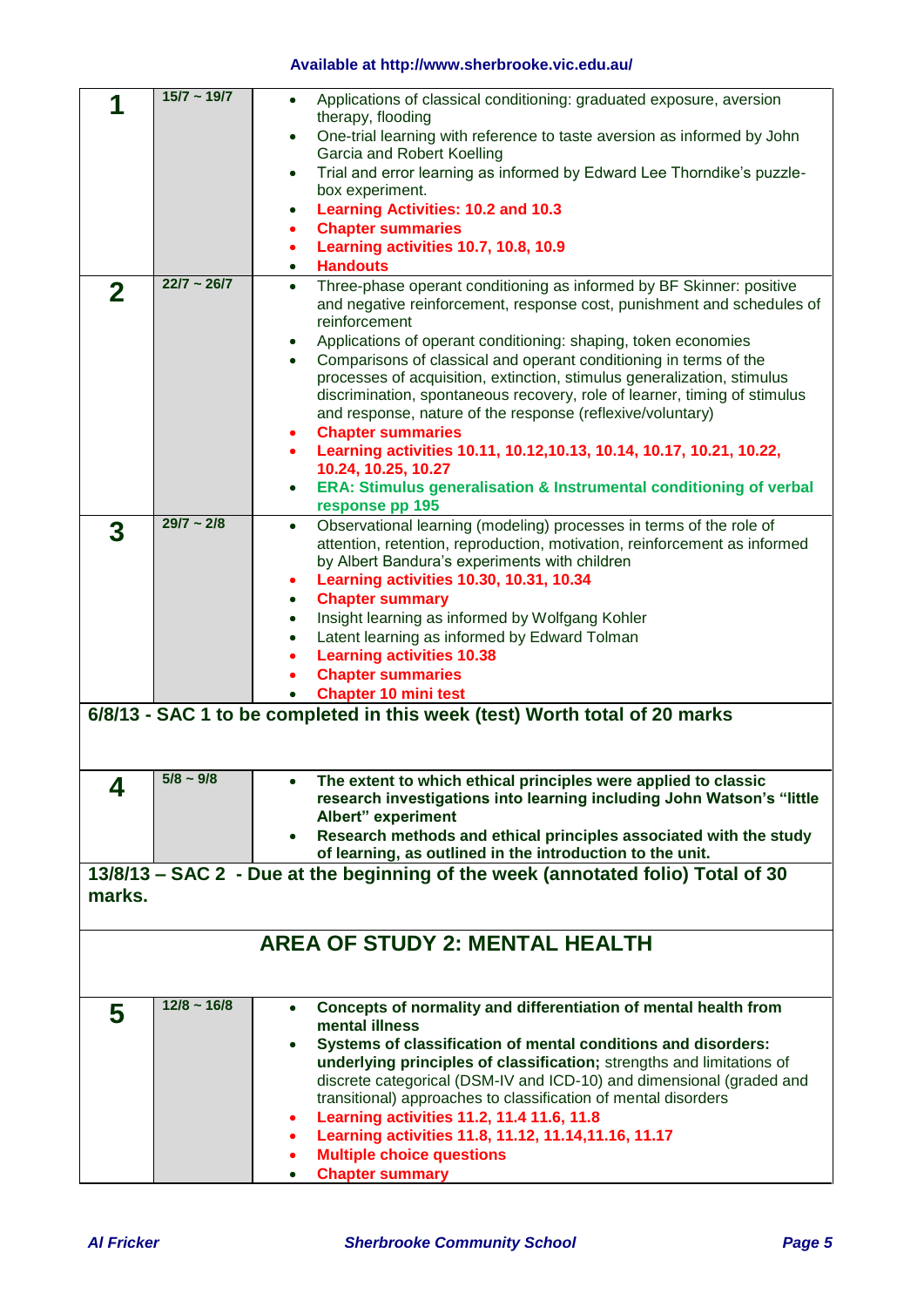| 6 | $29/8 \sim 23/8$ | Use of biopsychosocial framework (the interaction and integration<br>of biological, psychological and social factors) as an approach to<br>considering physical and mental health.<br>Application of a biopsychosocial framework to understanding the<br>$\bullet$<br>relationship between stress and physical and mental wellbeing:<br>Physiological and psychological characteristics of responses to stress<br>$\bullet$<br>including fight-flight response, eustress and distress, strengths and<br>limitations of Seyes' General Adaptation Syndrome.<br>Learning activities 12.1, 12.4<br><b>Chapter summaries</b><br><b>Balloon popping activity</b><br>$\bullet$                                                                                                                                                                                                                                                                                                                                                                                        |
|---|------------------|-----------------------------------------------------------------------------------------------------------------------------------------------------------------------------------------------------------------------------------------------------------------------------------------------------------------------------------------------------------------------------------------------------------------------------------------------------------------------------------------------------------------------------------------------------------------------------------------------------------------------------------------------------------------------------------------------------------------------------------------------------------------------------------------------------------------------------------------------------------------------------------------------------------------------------------------------------------------------------------------------------------------------------------------------------------------|
| 7 | $26/8 \sim 30/8$ | Psychological determinants of the stress response, strengths and<br>$\bullet$<br>limitations of Richard Lazarus and Susan Folkman's Transactional Model<br>of stress and coping<br>Social, cultural and environmental factors that exacerbate and alleviate<br>the stress response.<br>Allostasis (stability through change brought about the brain's regulation of<br>$\bullet$<br>the body's response to stress) as a model that integrates biological<br>psychological and social factors that explain an individual's response to<br>stress.<br>Strategies for coping with stress including biofeedback, meditation,<br>physical exercise, social support<br>Learning activities 12.8, 12.10, 12.11, 12.13, 12.14<br>٠<br><b>Chapter summaries</b><br>٠<br><b>Multiple choice questions</b><br>$\bullet$                                                                                                                                                                                                                                                    |
| 8 | $2/9 - 6/9$      | Application of a biopsychosocial framework to understanding and<br>$\bullet$<br>managing simple phobia as an example of an anxiety disorder:<br>Biological contributing factors: role of the stress response; role of the<br>$\bullet$<br>neurotransmitter GABA in the management of phobic activity.<br>Psychological contributing factors: psychodynamic, behavioural and<br>cognitive models; the use of psychotherapies in management including<br>cognitive behaviour therapy, systematic desensitization and flooding.<br>Socio-cultural contributing factors: specific environmental triggers such as<br>being bitten by a dog; parental modeling and transmission of threat<br>information<br>The interaction between biological, psychological and socio-cultural<br>factors which contribute to an understanding of the disorder and its<br>management.<br>Learning activities 13.1, 13.2, 13.3, 13.5, 13.9, 13.11<br><b>Chapter summaries</b><br><b>Multiple choice questions</b><br>10/09/13 - SAC 3 - Test on biopsychosocial framework (40 marks) |
|   |                  |                                                                                                                                                                                                                                                                                                                                                                                                                                                                                                                                                                                                                                                                                                                                                                                                                                                                                                                                                                                                                                                                 |
| 9 | $9/9 \sim 13/9$  | Application of a biopsychosocial framework to understanding a<br>mental disorder and its management: Mood disorder: major<br>depression.<br>Biological contributing factors; role of genes in contributing to the risk of<br>developing major depression; role of the neurotransmitters serotonin and<br>nonadrenanline in major depression; the function of anti-depressant<br>medication in management<br>Learning activities 14.1, 14.2, 14.4, 14.6<br>٠<br><b>Chapter summaries</b><br>$\bullet$                                                                                                                                                                                                                                                                                                                                                                                                                                                                                                                                                            |